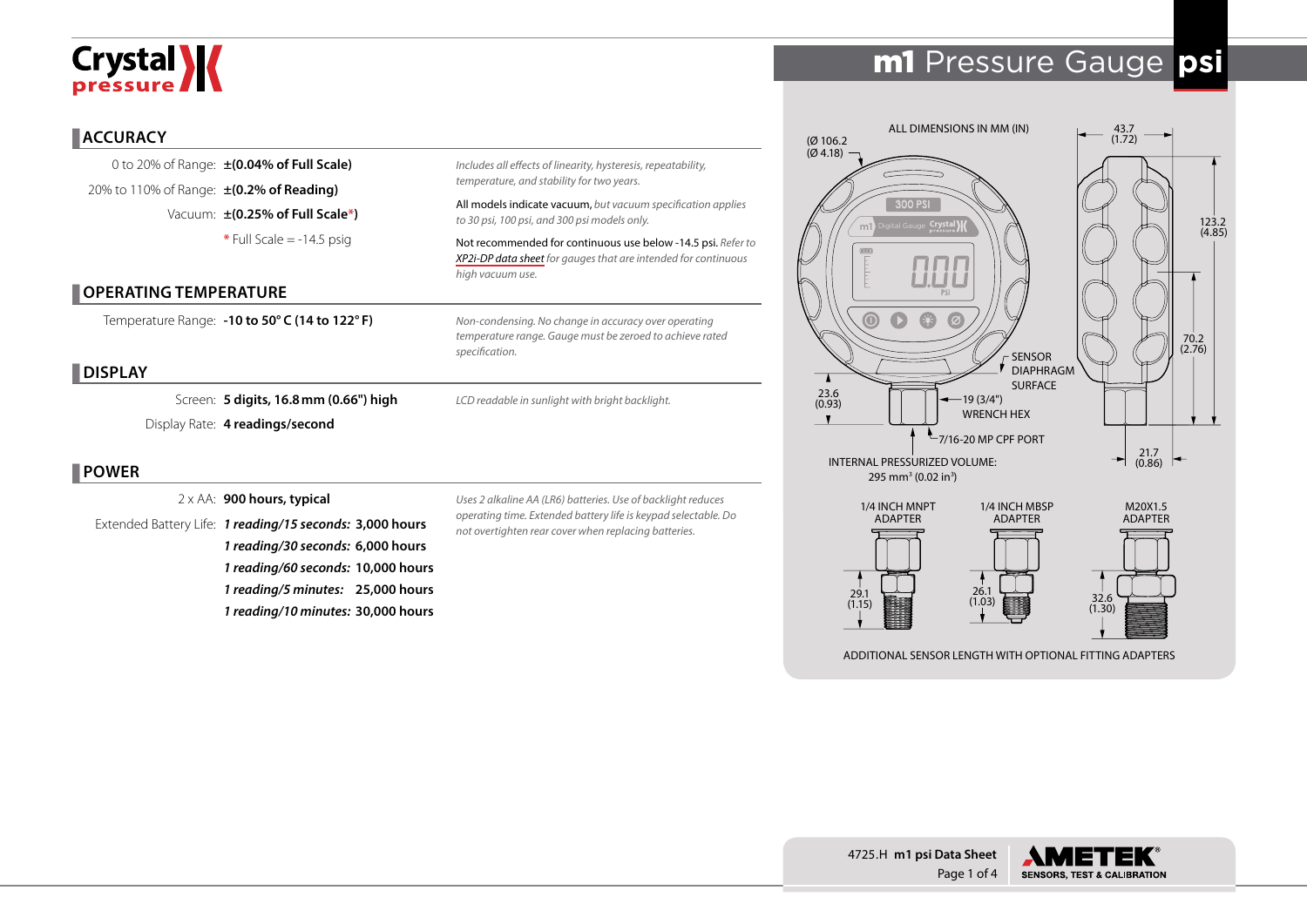# Crystal **X**

# **ENCLOSURE**

Weight: **331g (11.7oz)** Rating: **IP65** Housing: **Polyester/Polycarbonate Blend** Keypad and Labels: **UV Resistant Polyester**

# **SENSOR**

Wetted Materials: (WRENCH TIGHT) 316 stainless steel (finger tight) **316 stainless steel and Viton® (internal o-ring)**

Diaphragm Seal Fluid: **Silicone Oil** 

Connection: **Crystal CPF Female**

# **STORAGE TEMPERATURE**

Temperature Range: **-40 to 75° C (-40 to 167° F)**

*Weight includes batteries and protective boot. Water resistant housing incorporating o-ring seals [IEC 60529]. LCD protected from impact damage by polycarbonate lens under polyester window. Skydrol® compatible.*

*All welded, with a permanently filled diaphragm seal. Metal to metal cone seal; O-ring can be removed if necessary. 1/4" medium pressure tube system compatible with HiP LM4 and LF4 Series, Autoclave Engr SF250CX Male and Female Series. 1/4" male NPT adapter included unless BSP or M20 is specified. U.S. Patent No. 8,794,677*

*Batteries should be removed if stored for more than one month.*

## **SPECIAL FEATURES**

Averaging: **Smooths unsteady readings (2 to 20 samples)** Vertical Bar Graph: **Percent pressure indication for quick reference** Capture: **Minimum (LO) and Maximum (HI)**

# m1 Pressure Gauge **psi**

# **CERTIFICATIONS**

m1 complies with the Electromagnetic Compatibility CC and Pressure Equipment Directives. Refer to the EC Declaration of Conformity for specific details.



m1 is approved for use as a portable test instrument for Marine use and complies with Det Norsjke Veritas' Rules for Classification of Ships, High Speed & Light Craft, and Offshore Standards.

**Protective Boot** P/N **3436** (included)

# **ACCESSORIES**



Protect your m1 from harsh environments with our form fitting chemical resistant thermoplastic boot (Skydrol fluid compatible).

### **COMPLEMENTARY PRODUCTS**

#### **Crystal Engineering offers a wide range of products that work with the m1:**

- [Fittings that connect without tools, safely and without leaks](http://www.ametekcalibration.com/products/pump-systems/pressure-fittings/cpf-high-pressure-fittings)
- [Lightweight, super flexible high pressure hoses](http://www.ametekcalibration.com/products/pump-systems/pressure-fittings/cpf-high-pressure-fittings)
- [Fitting kits and adapters](http://www.ametekcalibration.com/products/pump-systems/pressure-fittings/cpf-high-pressure-fittings)
- [Pneumatic hand pumps](http://www.ametekcalibration.com/products/pump-systems/pneumatic-hand-pumps/t-900-series-pneumatic-hand-pump)
- [Hydraulic hand pumps](http://www.ametekcalibration.com/products/pump-systems/hydraulic-hand-pumps/t-600-series-hydraulic-hand-pump)
- [Portable pressure comparators](http://www.ametekcalibration.com/products/pump-systems/pressure-comparators/gaugecalhp-hydraulic-pressure-comparator)

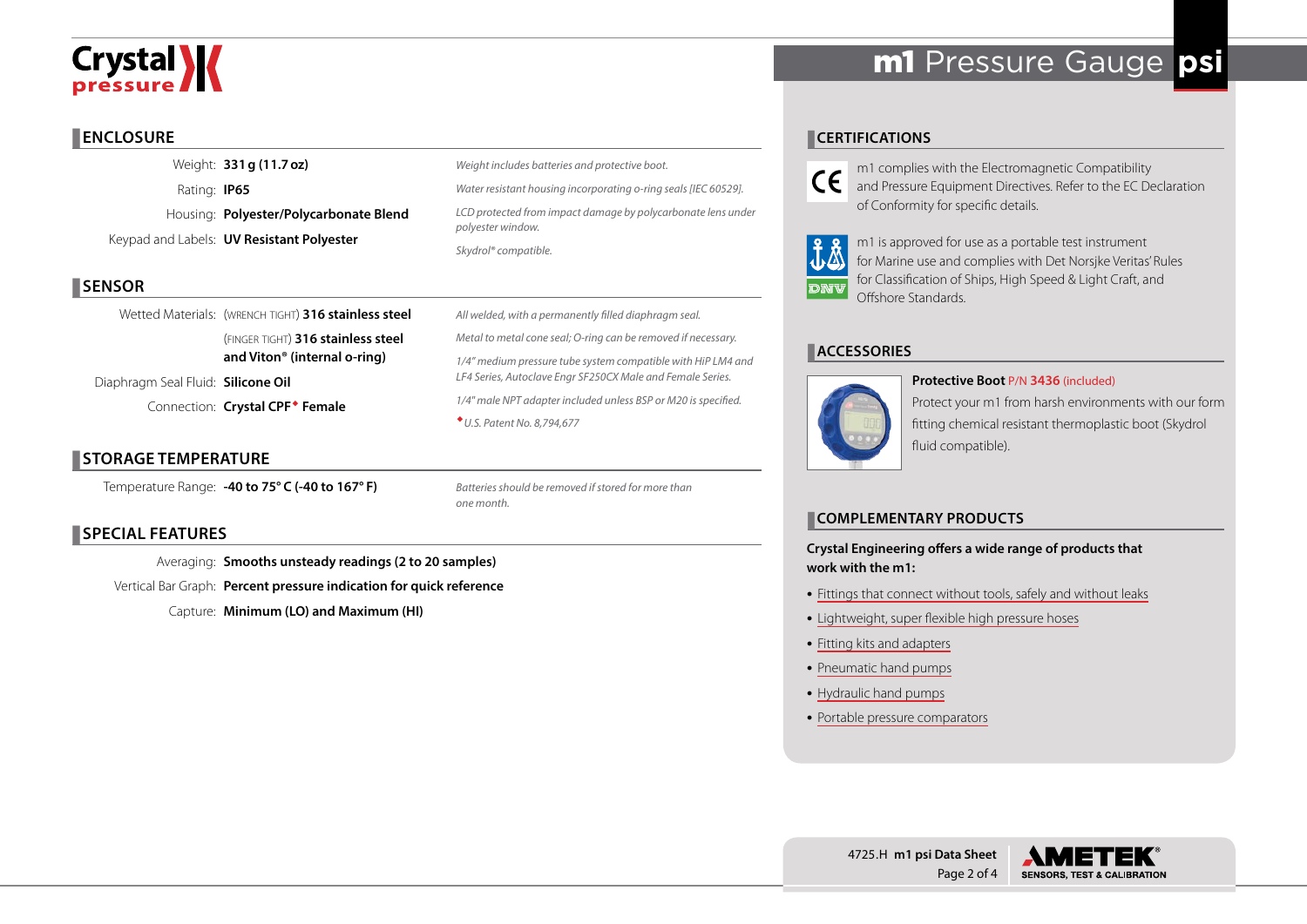

### **RANGE & RESOLUTION TABLE**

|        | <b>Display Resolution</b> |                   |       |                        |          |          |                        |                    |        |      |      |            |
|--------|---------------------------|-------------------|-------|------------------------|----------|----------|------------------------|--------------------|--------|------|------|------------|
| P/N    | Range<br>(psi)            | Over-<br>pressure | psi   | in<br>H <sub>2</sub> O | in<br>Hq | mm<br>Hg | mm<br>H <sub>2</sub> O | kg/cm <sup>2</sup> | bar    | mbar | kPa  | <b>MPa</b> |
| 30PSI  | 30                        | 3.0x              | 0.001 | 0.1                    | 0.01     | 0.1      |                        | 0.0001             | 0.0001 | 0.1  | 0.01 |            |
| 100PSI | 100                       | 2.0 x             | 0.01  | 0.1                    | 0.01     |          |                        | 0.001              | 0.001  |      | 0.1  | 0.0001     |
| 300PSI | 300                       | 2.0x              | 0.01  |                        | 0.1      |          |                        | 0.001              | 0.001  |      | 0.1  | 0.0001     |
| 1KPSI  | 1000                      | 2.0 x             | 0.1   |                        | 0.1      |          |                        | 0.01               | 0.01   |      |      | 0.001      |
| 3KPSI  | 3000                      | 1.5x              | 0.1   |                        |          |          |                        | 0.01               | 0.01   |      |      | 0.001      |
| 10KPSI | 10000                     | 1.5x              |       |                        |          |          |                        | 0.1                | 0.1    |      |      | 0.01       |

#### **ORDERING INFORMATION**

| A                | Carrying Case~                                        | Pump System*          | <b>Adapter</b><br><b>Type</b> | P/N       |  | <b>Model</b> |  |
|------------------|-------------------------------------------------------|-----------------------|-------------------------------|-----------|--|--------------|--|
| ti               |                                                       |                       |                               |           |  | M1           |  |
| $\mathbf g$<br>h |                                                       | No Pump (omit)        | $NPT$ (omit)                  | Standard: |  |              |  |
|                  | Aluminum  (omit)                                      | System A - <b>AXX</b> | $G1/4B$ $-BSP$                | Optional: |  |              |  |
| C                | Waterproof - W                                        | System A - AHX        | M20x1.5-M20                   |           |  |              |  |
| $\overline{A}$   |                                                       | System B - BXX        |                               |           |  |              |  |
| $\mathsf{C}$     | The Waterproof Case is                                | System B - BHX        |                               |           |  |              |  |
| C                | an <i>option</i> for Systems A, B,                    | System C - CXX        |                               |           |  |              |  |
|                  | and C only.                                           | System C - CHX        |                               |           |  |              |  |
| $*R$             | The Waterproof Case is<br>the only option for Systems | System D - DOX        |                               |           |  |              |  |
| $\circ$          | G and H.                                              | System D - DWX        |                               |           |  |              |  |
|                  |                                                       | System E - <b>EOX</b> |                               |           |  |              |  |
|                  | <b>SAMPLE PART NUMI</b>                               | System F - FOV        |                               |           |  |              |  |
|                  |                                                       | System F - FWV        |                               |           |  |              |  |
|                  | M1-300PSI.                                            | System G. - GOX       |                               |           |  |              |  |
|                  | M1-1KPSI-BSP                                          | System G - GWX        |                               |           |  |              |  |
|                  | M1-3KPSI-CXX-W                                        | System H  - HOX       |                               |           |  |              |  |
|                  |                                                       |                       |                               |           |  |              |  |

AMETEK offers a variety of solutions for pressure generation and measurement. Our line of products for pressure generation includes everything from small pneumatic and pumps to a precision, hydraulic pressure comparator apable of generating up to 15000 psi/1000 bar/100 MPa.

All of our pumps may be ordered as part of a Pump System, complete with an m1 and delivered in a sturdy carrying ase with custom insert.

efer to the following page for a more detailed description of each pump system.

#### **IBERS**

| M1-3KPSI-CXX-W 3000 psi standard gauge with a System C pump system |  |
|--------------------------------------------------------------------|--|
| and a waterproof carrying case.                                    |  |

#### X**Ordering a Pump System Only**

Any pump system, carrying case, and connection fittings for an m1 pressure gauge may be ordered separately from the gauge. Enter **M1-NONE** followed by the Pump System part number and the Carrying Case option code.

#### SAMPLE PART NUMBER

**M1-NONE-GOX-W** . . . System G pump system with a **waterproof carrying case.**